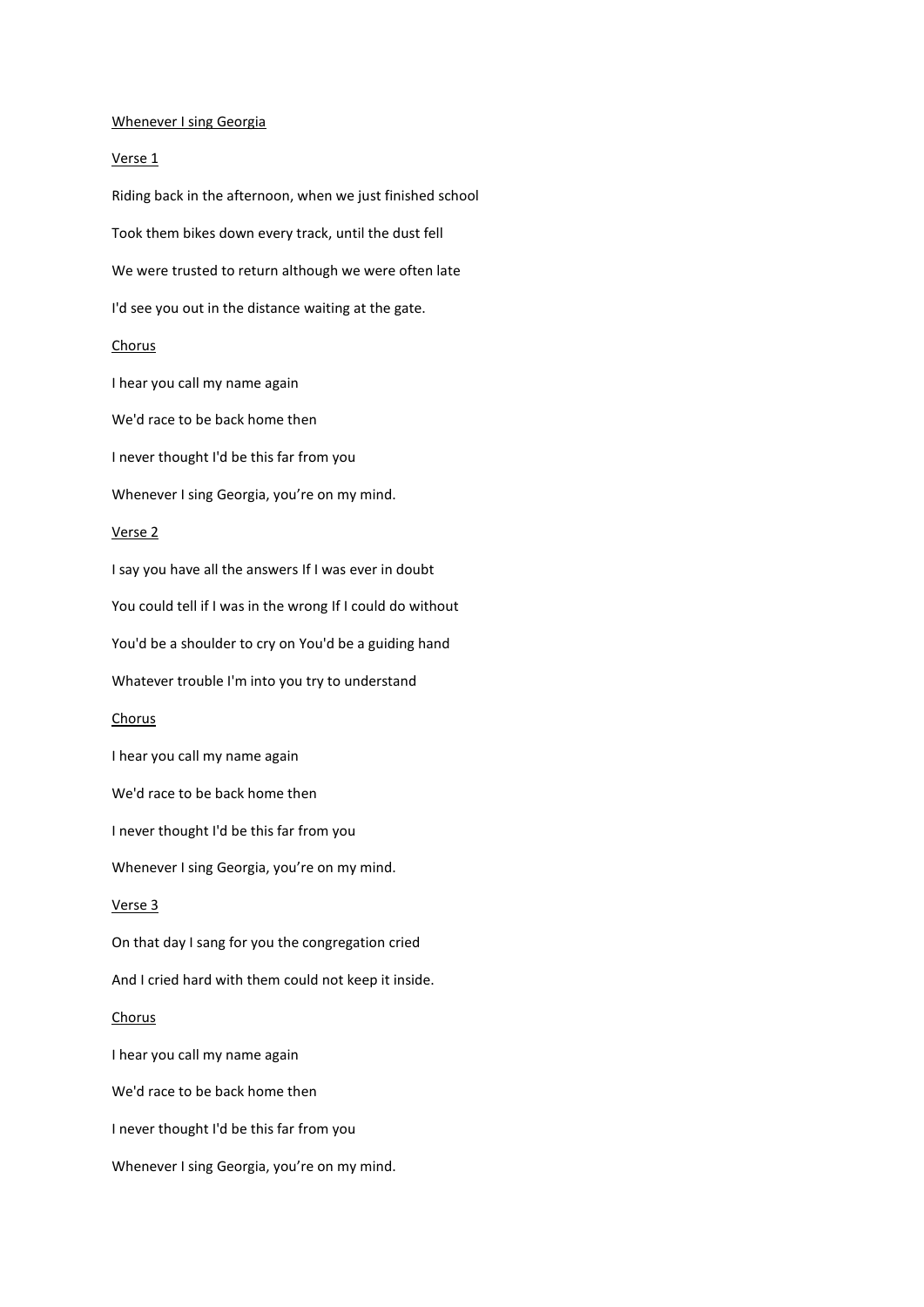#### Turning Stones

## Verse 1

Meet me by the shore at 20 past sun rise. We can sit together just watching the tide, Revealing all its secrets and magical reflections of you. No blemish in the sand, let's make our mark together. write our names in a heart and swear it's forever. **Chorus** Turning stones, turning stones with you x 2 Who knows what we might find. Verse 2 Stepping over driftwood that's drifted on the ocean, For miles and miles and miles. That's a lot of devotion, to find its way here. Middle 8 This is just the perfect day I couldn't wish for more You and I and the ocean We feel in love by the shore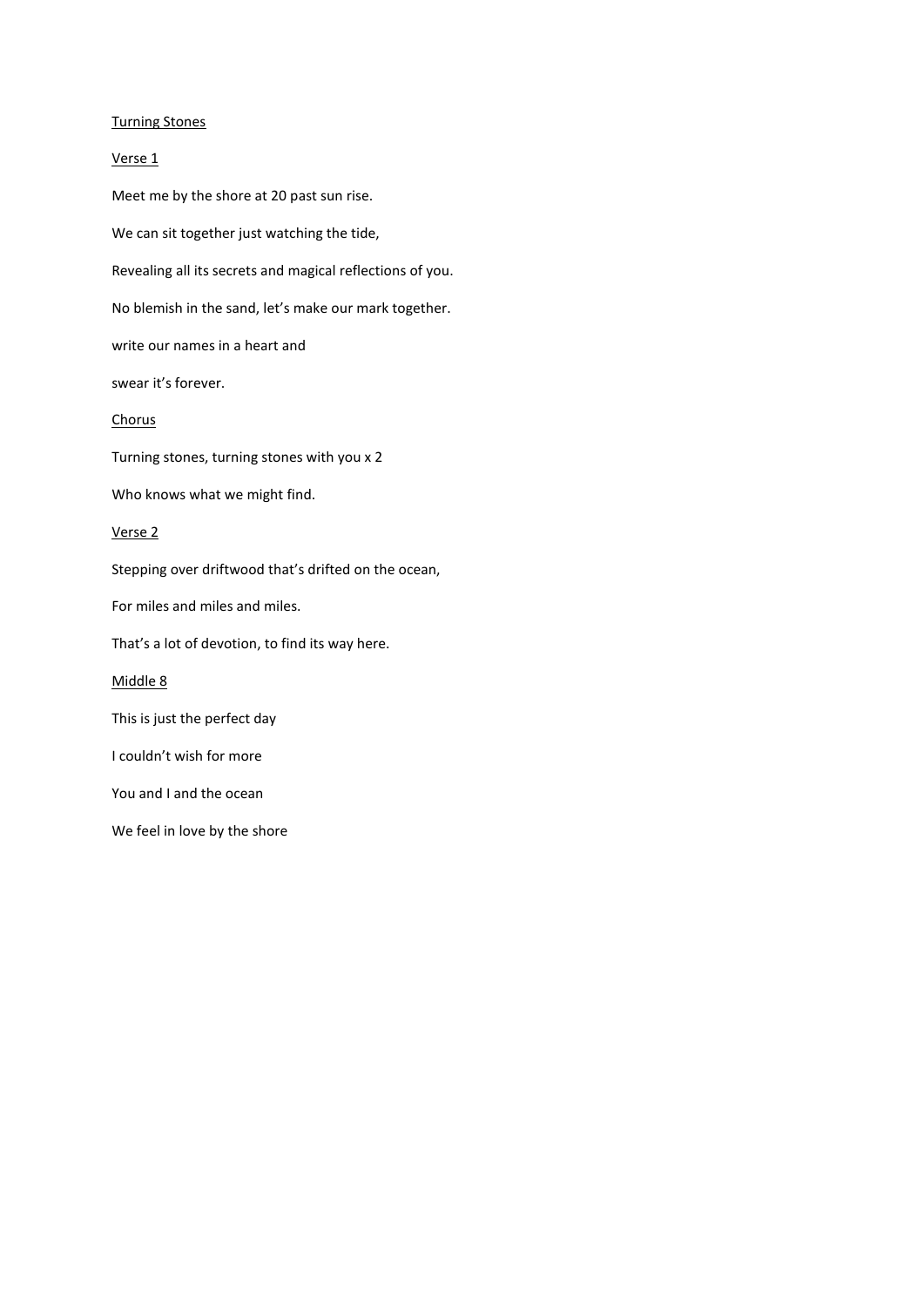## Bound to the Ocean

I am bound to the ocean

I am bound to the sea Oh, oh set me free Verse 1 Keep me clean oh keep me bright Follow the moon in the dark of the night Keep the fishes that swim along with me Verse 2 Oh, oh diving below To a world that I want to show you This is my garden my forest and my street Verse 3 As I breath Oh my lungs Hold in the air so I become Another pair of eyes looking back at the sun Middle 8 On the beaches & coves where we run Children build castles in the sand The tide will eventually reach you son And our daughters dance along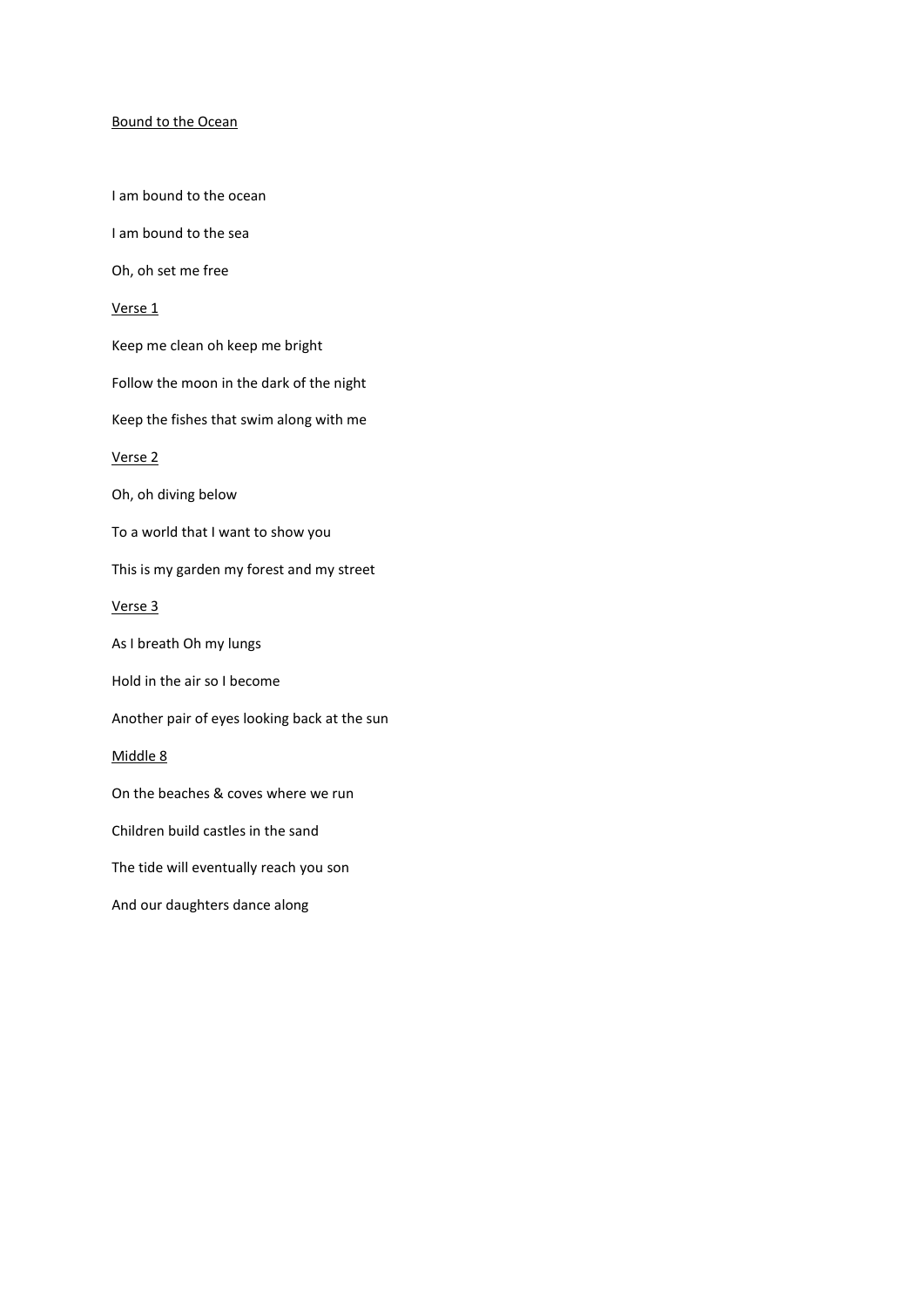| If not you                                                           |
|----------------------------------------------------------------------|
| <u>Verse 1</u>                                                       |
| Who do I turn to now?                                                |
| When I've turned every corner now I'm lost in this labyrinth of life |
| Who do I turn to now?                                                |
| Where do I run to now?                                               |
| I've run to the end of this earth and found no answers               |
| Where do I run to now?                                               |
| <u>Verse 2</u>                                                       |
| Who do I talk to now?                                                |
| I've been talking in my sleep to anyone who will listen              |
| Who do I talk to now?                                                |
| Chorus                                                               |
| Who, If Not you. x 2                                                 |
| <u>Verse 3</u>                                                       |
| Who will hold me now                                                 |
| Hold me tight but don't hold me back please                          |
| Who will hold me now                                                 |
| Who will listen now                                                  |
| Although I shout it seems like a whisper                             |
| Who will listen now                                                  |
| <u>Verse 4</u>                                                       |
| Who will love me now                                                 |
| If not, you then where can I rest this heart of mine                 |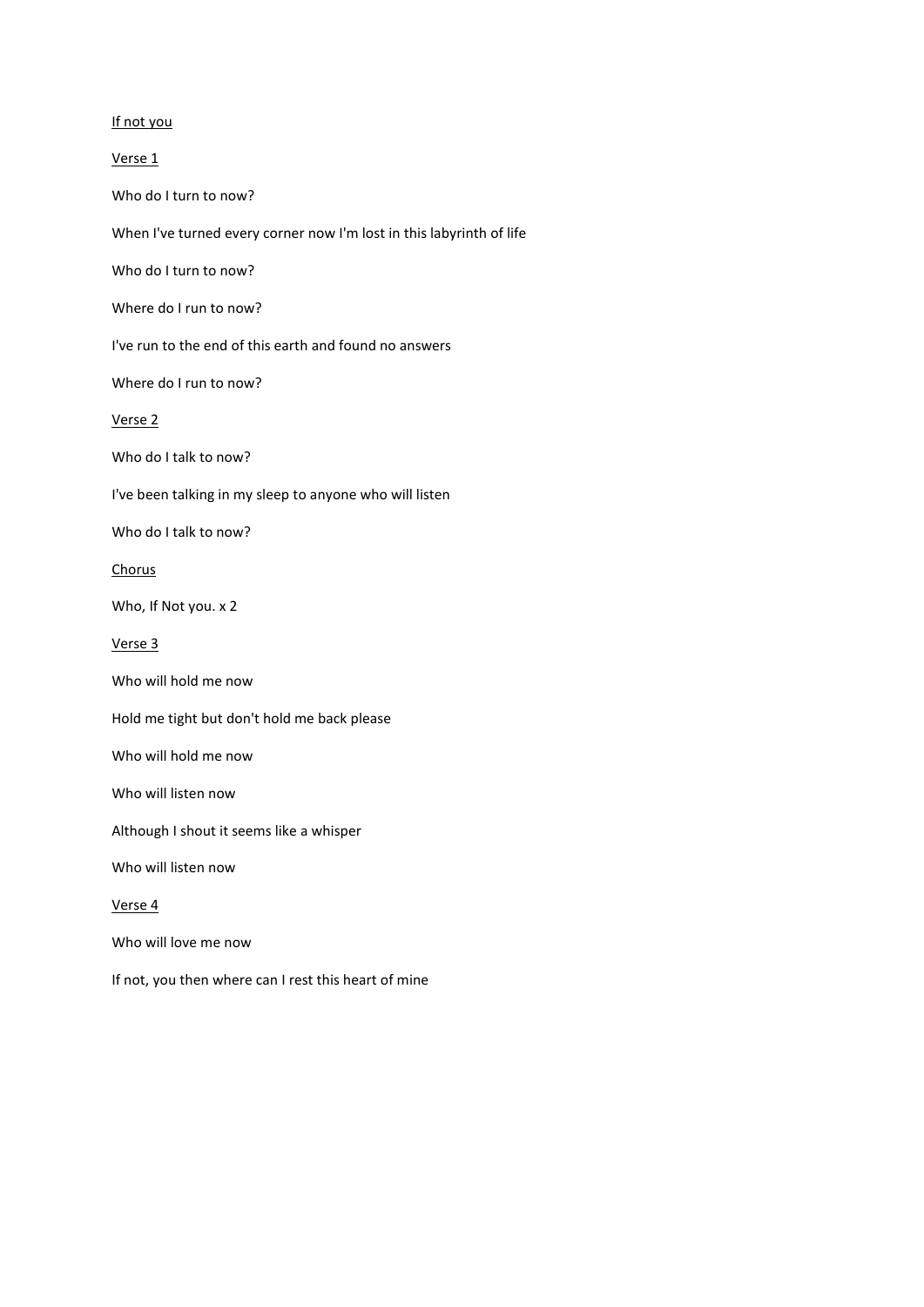## Don't follow me

Verse 1 Driving home, traffic as slow as the dirt it's on I cannot find a decent song on my radio I'm looking around There's a young man with his head in the clouds With impractical dreams, funny how he seems, Smarter than me. **Chorus** Take it slow, he seems to know which way to go. Don't follow me I'll follow you I've come too far. I still don't really know where we are Don't follow me I'll follow you Verse 2 "Take my hand come with me to the promised land" he said, I don't really understand what he's talking about. The promised land, was pulled like a rug from beneath the man and sold online in a plastic can as real estate Verse 3 An innocent child Has no idea as she delivers her smile That the hopes of a nation, weight of the world Are pinning her down.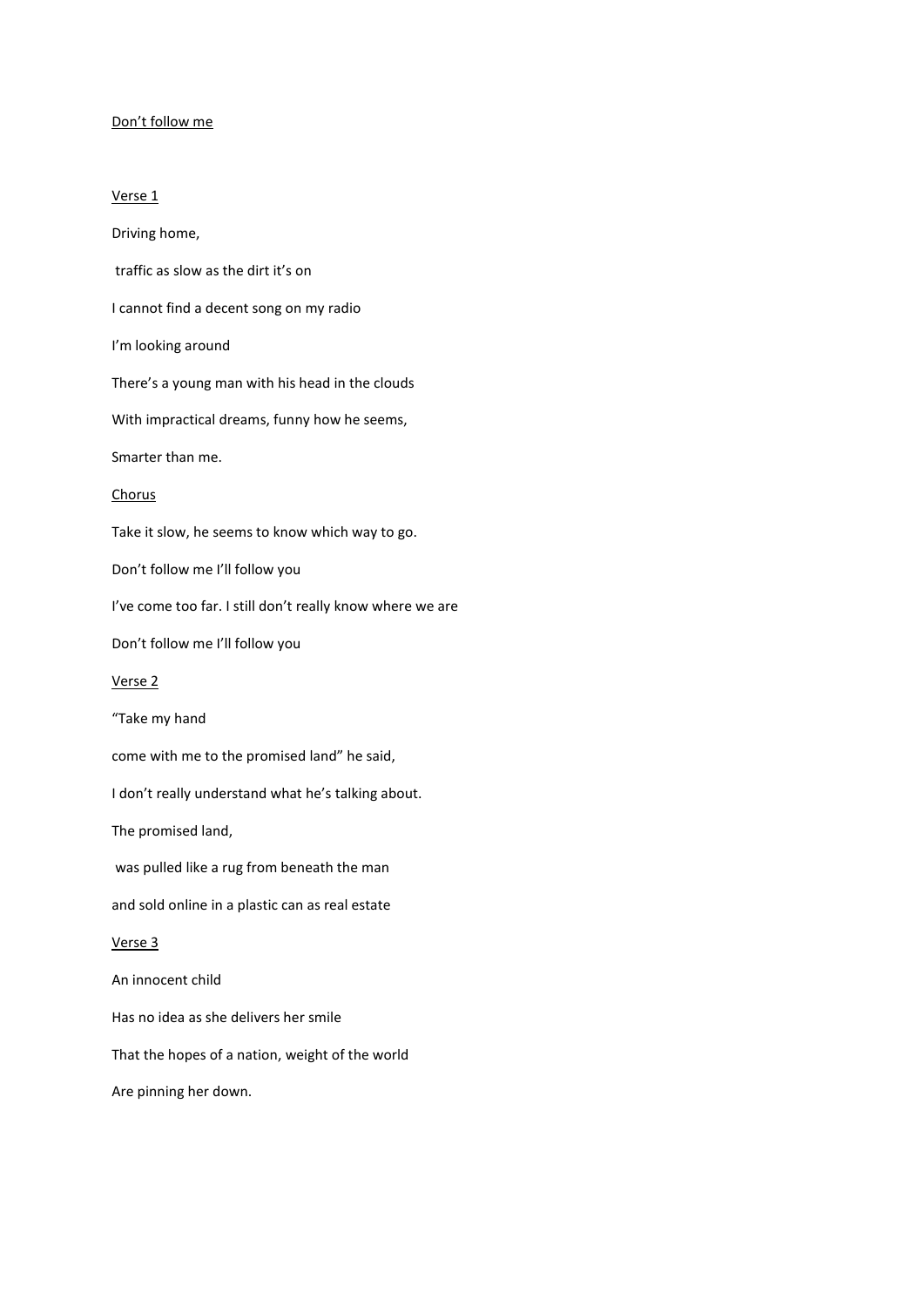## So Long, Travelling Away

# Verse 1

Hauling out of everywhere with all I've got too lose That's when I met my girl, the kind of girl you'd choose We didn't sit and talk for hours, I guess we kind of knew Two stones ready to wear the souls out of our shoes. Pre We kept rolling on, follow the rising sun, No matter how far we roam, together's where I call home. **Chorus** So Long, travelling away Verse 2 Guess we never planned it right just, pack a bag and we'd go With my out stretched hand point my thumb to the sky at the first truck that came along, He said, 'where are you going boy?' I said 'way on down the road' We jumped in to get out of the cold didn't notice the gun in his load. Pre Is this a man we can trust, he's just on a journey like us? Helping us along, hope he doesn't do no wrong. Chorus So Long, travelling away Verse 3 Best we keep moving on, other roads to roam Well should we go east, north, west or, fly south for home? Pre We kept rolling on, into the rising sun, However how far we roam, together's where I call home. Chorus So Long, travelling away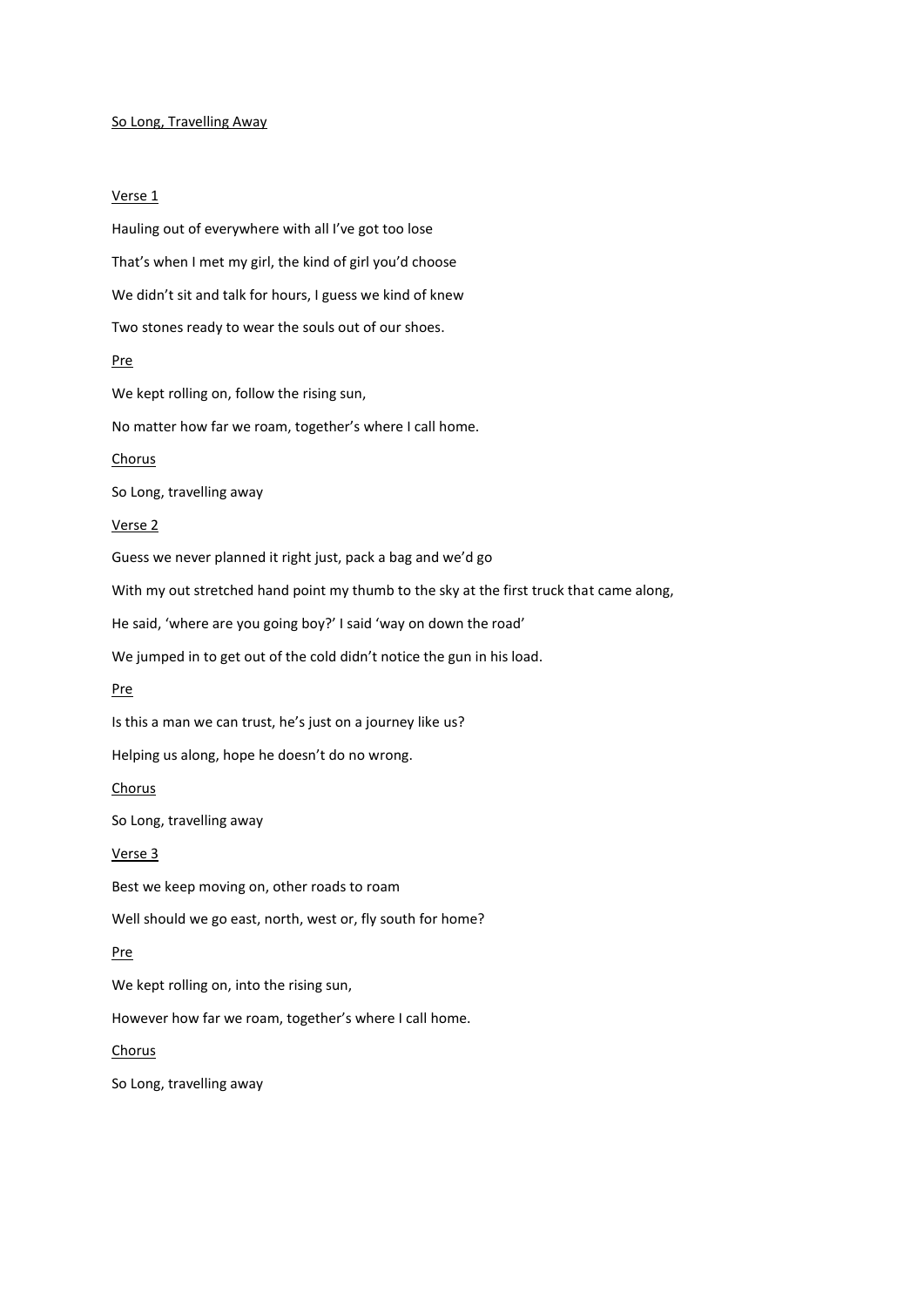## Listen to me

#### Verse 1

I've had tears of sadness, been one step from madness Borderline insomniac, though I would never crack Work hard and play soft, have friends that I have not And some friends I will never know

Never really been into cars, played in a lot of bars Met all kinds of people and all kinds of could be stars heard their opinions on life and minions Their imaginary superstars they all seem to know

## Chorus

Hey, why don't you listen to me? I've got so much more to give If you could only hear. What I have to say.

#### Verse 2

Those people are talking I can't hear my own words Though I shout at the top of my voice And I screaming inside would you stop and just listen To what you are missing in life

Take off the blinkers, put down your defenses Open the gates to your heart You don't mind if I sing, a song for myself? A song that I wrote for everyone else

I said hey, why don't you listen to me?

I've got so much more to give

If you could only hear.

What I have to say.

And I'm singing now, am I being heard?

And I'm singing now, can you hear my words? I'm singing now…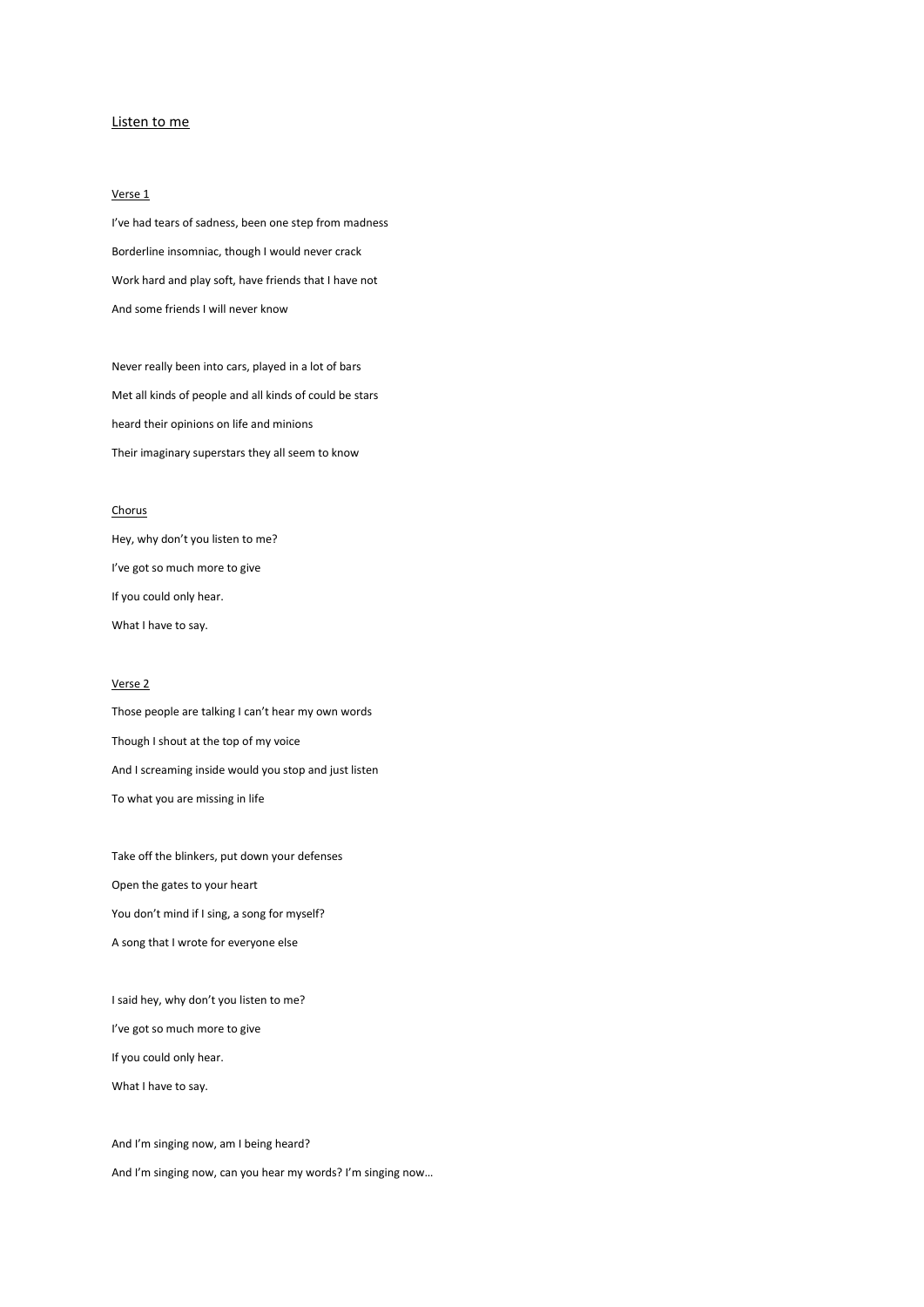## **Sunkiss**

Verse 1 Shadows cast in the morning sun, Spreading warmth on everyone, Oh summer keep the Autumn at bay. First day of Spring and the rain comes down Wash away all the Winter clouds Oh Summer come on, Don't you mess with me. **Chorus** And I love this day now. Verse 2 Summer night and a Summer breeze Blows soft over Winter trees Sunlight in your eyes is all I see. Making foot prints in the sand On the beach as the waves roll in Come on Miss Sunshine won't you take my hand. Middle 8 Oh a sun kiss with you Would last me the Winter through Oh a sun kiss with you Keep me warm inside, keep the cold away at night. Verse 3 Shadow cast in the morning sun Spreading warmth on everyone Come on Miss sunshine take my hand.

And I love this day now.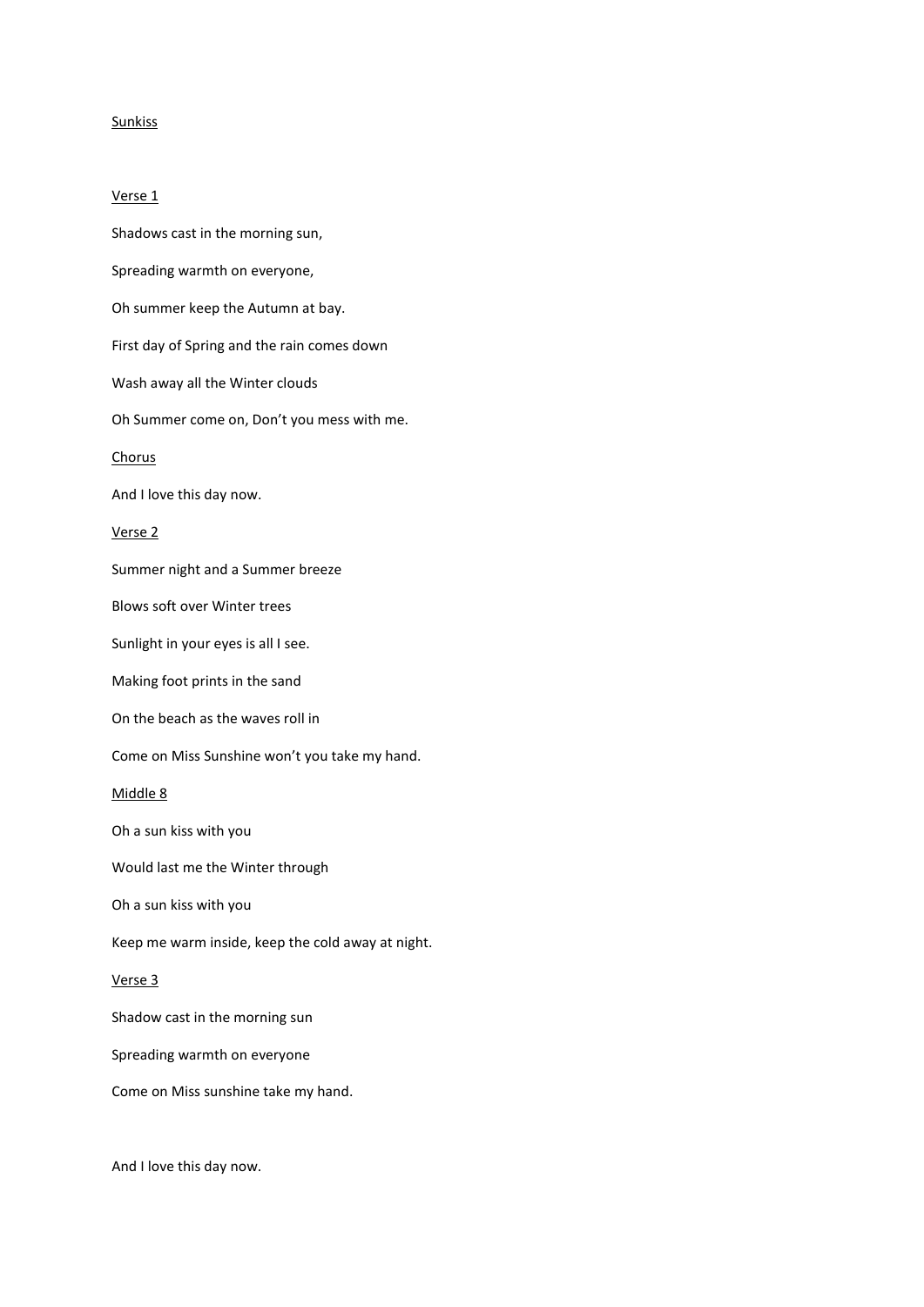## Gwendolyn Rose

# Verse 1

From the moment that I met you I knew, I'd love you for ever. Even when you cry you make me smile. Looking at your face is just like looking in a mirror, A reflection I haven't seen for a while.

Seeing your reaction to this song, you beat your hand almost in time, And it's lighting up the room. Making a comment that I don't understand, I'll put it down as constructive criticism. Chorus As Van Morrison said, have I told you lately that I love you. As you said mum, mum, mum. she loves you too. And we're happy to have you around, listening to every sound you make, Gwendolyn Rose. Verse 2 As I hold you in my arms you pull on the paper, That I'm trying to write the lyrics on. With one firm tug it falls to the ground You give a whimper of quiet satisfaction

Now that your sleeping, I finish composing This ode to my only child. It's fun and laughter happy ever after Teas at bedtime, you won't eat your food no more.

# Chorus

Repeat 1st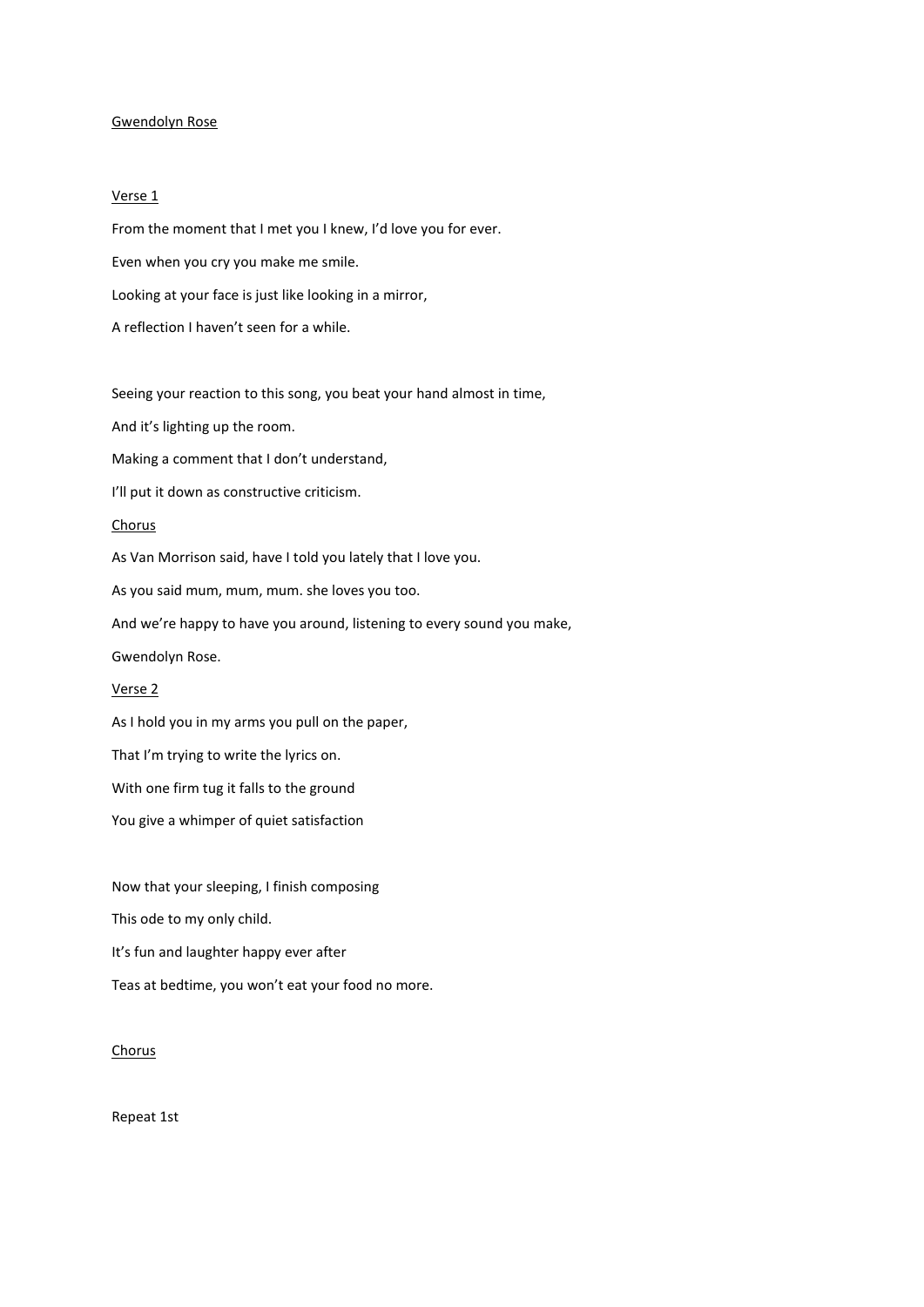## My Heart is Broke

# Verse 1

I won't write you a letter I've no paper to write it on. I won't write you a letter I've no paper to write it on. I've nothing to say anyhow, now my baby's gone. Verse 2 I can't call you later I haven't a nickel or a dime. I can't call you later I haven't a nickel or a dime. I can't call you later if I could, hell, I wouldn't have the time. **Chorus** My Heart is broke and my baby's gone this time. My Heart is broke and my baby's gone this time. My heart is broken, she don't seem to mind. Verse 3 She asks while she's leaving can we still be friends? She asks while she's leaving can we still be friends?

Sure I still love you, so long as I don't see you again.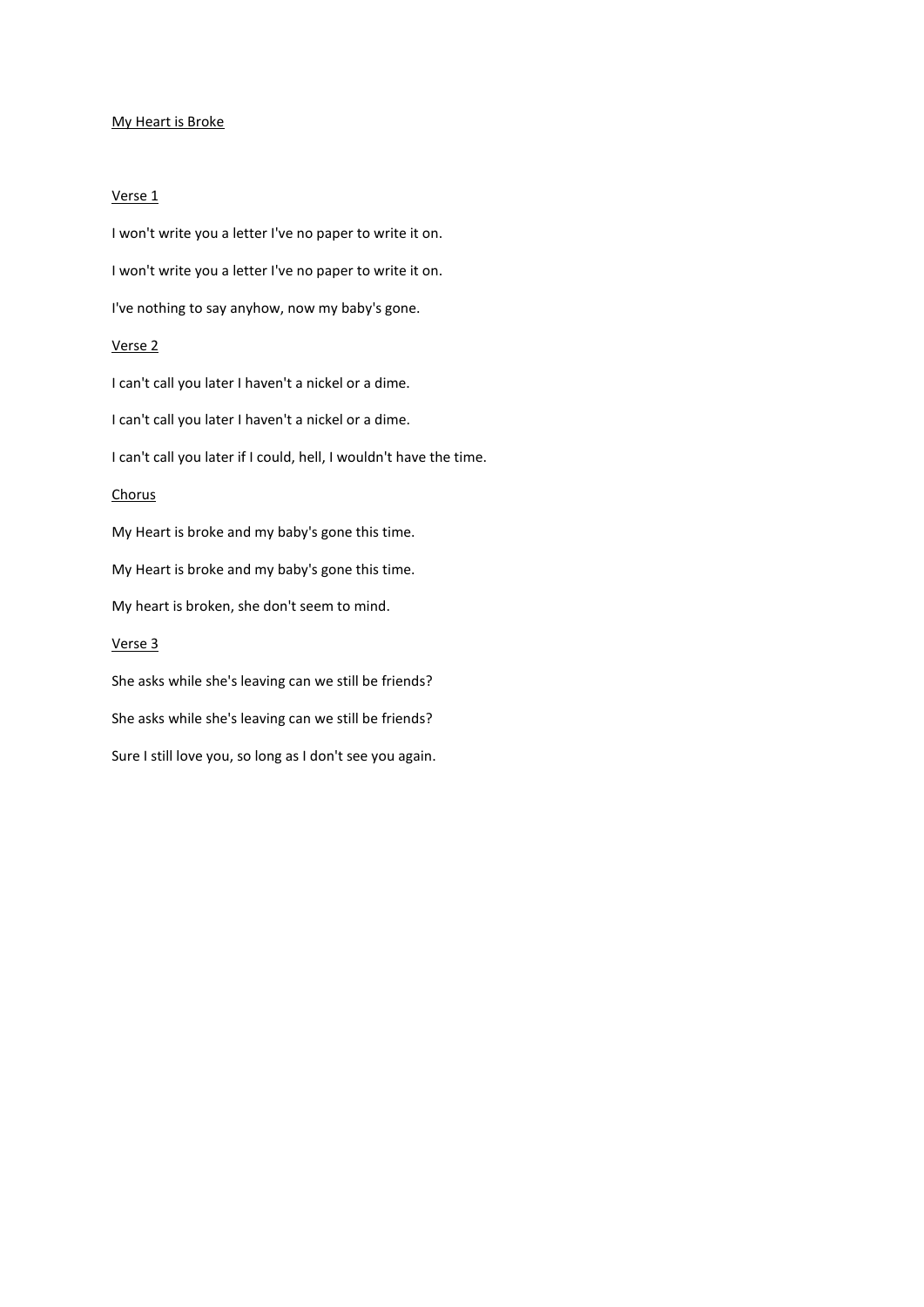#### Back before the storm

# Verse 1 There is salt in the palm of his leathery hands weathered by tides and storms The lines on his face deep creases that flow to the sea, this man was born. Now it's said in the town that his father was drowned and his father before him too. He said he'd be safe with God's speed and good grace I'm sailing home to you, sailing home to you. **Chorus** In my baby's arms tonight, in my baby's arms make sure the fires are alight we'll be back before the storm, back before the storm. Verse 2 They were not to know but on that fateful eve as they cast off and steamed to the night a storm so fierce it could draw out the tears from faces cold with fright A hammer wind blows at it knocks through the cabin their only protection gone in his final words he whispered a prayer "keep those at home safe and warm Verse 3 Years had passed, and the sea broke the wreck as it washed upon the shore They found a gold chain right there on the deck which the fisherman once wore and inscribed on a pendent the words from his love. Be back before the storm, be back before the storm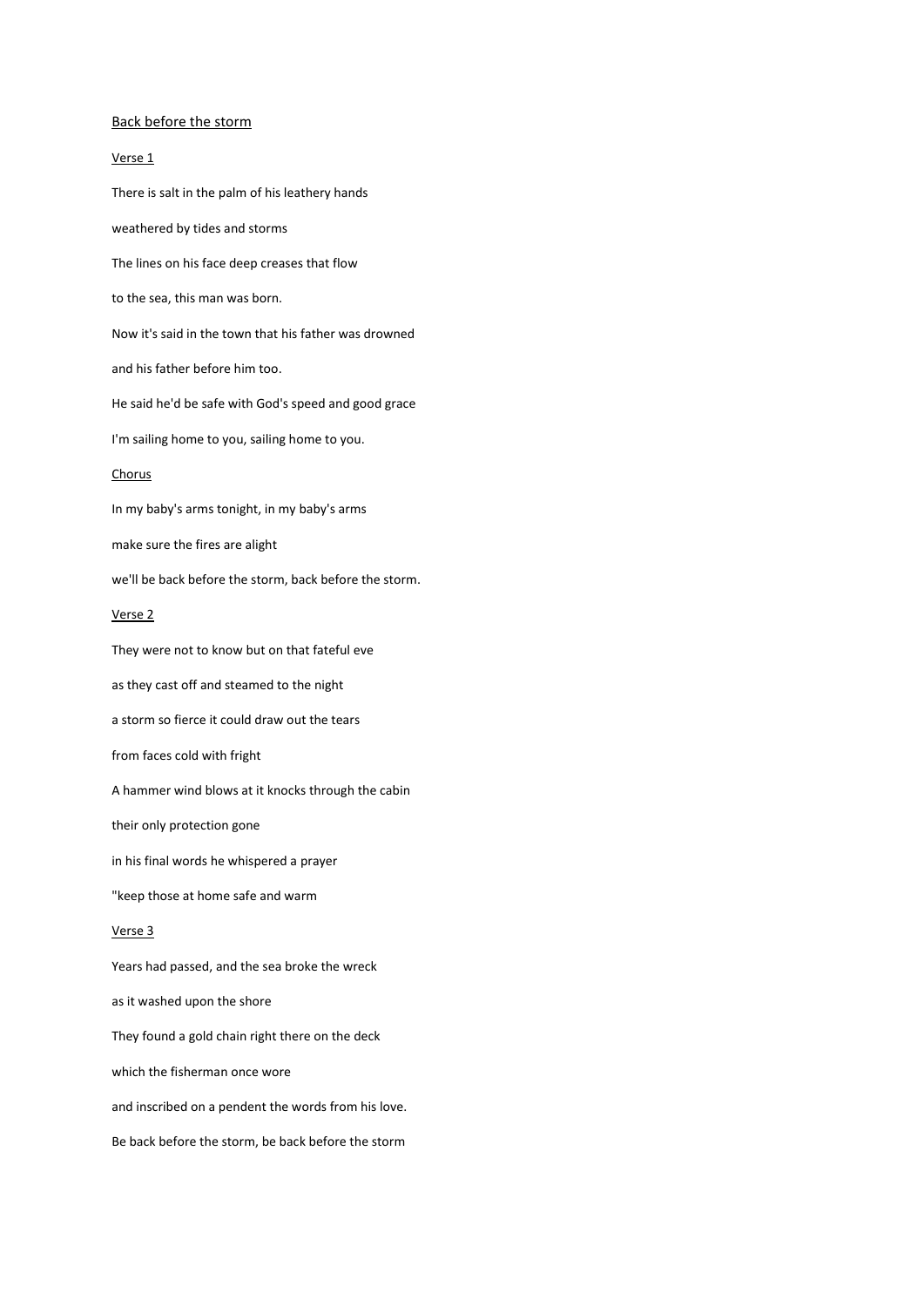## Wake up smiling

Verse 1 Woke up happy so avoided the news I don't want them reporters to be giving me the blues Bad luck stories I don't need to hear Avoiding all the people that we should fear **Chorus** Wake up smiling with you Wake up smiling you just sleep the whole day through And when you open up your eyes You wake up smiling too Verse 2 Roll out of bed like you just fell from a star You only realize just how lucky you are Lucky to be there with that roof on your head Nice fresh linin on your nice warm bed **Chorus** Wake up smiling with you Wake up smiling you just sleep the whole day through And when you open up your eyes You wake up smiling too Middle 8 Ooh, I sometimes do not know which way to go Hey, does it really matter anyway Verse 3 What's the point in them asking me to choose When the looser wins and the winners loose Chorus